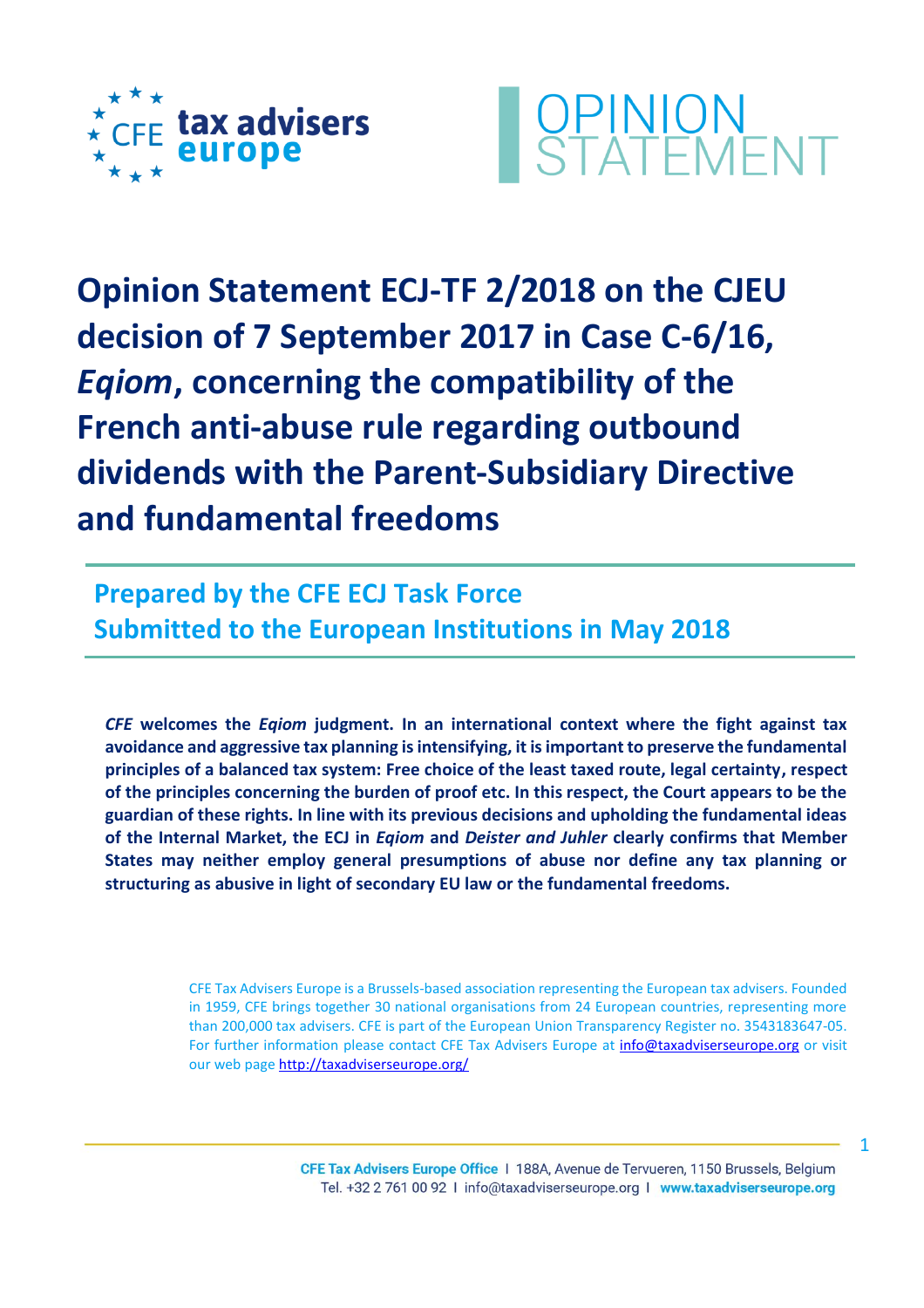This is an Opinion Statement prepared by the CFE ECJ Task Force<sup>1</sup> on Case C-6/16, Eqiom, in which the Sixth Chamber of the Court of Justice of the EU (ECJ) delivered its judgment on 7 September 2017.<sup>2</sup> In general terms, the ECJ followed the reasoning of Advocate General Kokott, who had delivered her opinion on 19 January 2017.<sup>3</sup>

The case concerns the compatibility of the French anti-abuse rule regarding outbound dividends which put the burden of proof on the taxpayer to demonstrate that a scheme is not abusive in cases where a French company distributes dividends to an EU parent which is itself owned (directly or indirectly) by a parent company located in a third country. The issue was whether such legislation is contrary to Article 1(2) of the Parent-Subsidiary Directive (PSD)<sup>4</sup> (before its amendment in 2015<sup>5</sup>) and/or the freedom of establishment (Article 49 of the TFEU). Employing a narrow interpretation of Article 1(2) PSD, rejecting a general presumption of fraud and abuse, and noting that the mere fact that a company residing in the EU is directly or indirectly controlled by residents of third States does not imply a purely artificial arrangement, the Court eventually found that the French rule at issue in Eqiom was not in line with Article 1(2) PSD. Moreover, the French rule also violated the freedom of establishment, with the Court explicitly noting that "the objective of combating fraud and tax evasion, whether it is relied on under Article 1(2) of the Parent-Subsidiary Directive or as justification for an exception to primary law, has the same scope."

Similar issues were subsequently addressed by the ECJ in its decisions in Deister and Juhler<sup>6</sup> concerning the German anti-abuse rules for outbound dividends, in which the Court not only followed its reasoning in Eqiom but also gave substantive guidance as to the interpretation of the anti-abuse standard in EU law.

# **I. Background and Issues**

- 1. Eqiom is a French resident company, wholly owned by Enka, a company governed by Luxembourg law. Enka is almost fully owned by a company resident in Cyprus, which is itself controlled by a company established in Switzerland. In 2005 and 2006, Eqiom distributed dividends to Enka.
- 2. Article 119 ter of the French tax code (CGI) generally provides exemption of withholding tax for dividends paid to the parent company under conditions similar to those of the Parent-Subsidiary Directive (PSD). However, the third paragraph of Article 119 ter of the CGI, in its reading as applicable to the facts of the case, denies the withholding tax exemption, i.e., the tax advantage provided for by Article 5(1) PSD, where the distributed dividends are received by a legal person controlled directly or indirectly by one or more residents of States that are not members of the European Union, unless the parent company establishes that the principal purpose or one of the principal purposes of the chain of interests is not to take advantage of the withholding tax exemption.
- 3. The French Tax Authorities argued that the third paragraph of Article 119 ter CGI, i.e. the anti-abuse rule, was applicable to Eqiom. The company complained before French Courts but both the first tier tribunal and

<sup>&</sup>lt;sup>1</sup> Members of the Task Force are: Alfredo Garcia Prats, Werner Haslehner, Volker Heydt, Eric Kemmeren, Georg Kofler (Chair), Michael Lang, Jürgen Lüdicke, João Nogueira, Pasquale Pistone, Albert Rädler†, Stella Raventos-Calvo, Emmanuel Raingeard de la Blétière, Isabelle Richelle, Alexander Rust and Rupert Shiers. Although the Opinion Statement has been drafted by the ECJ Task Force, its content does not necessarily reflect the position of all members of the group.

<sup>2</sup> ECLI:EU:C:2017:641

<sup>3</sup> ECLI:EU:C:2017:34

<sup>4</sup> Council Directive 90/435/EEC of 23 July 1990 on the common system of taxation applicable in the case of parent companies and subsidiaries of different Member States, [1990] OJ L 225, p. 6, as amended by Council Directive 2003/123/EC of 22 December 2003, [2004] OJ L 7, p. 41.

<sup>5</sup> Council Directive (EU) 2015/121 of 27 January 2015, [2015] OJ L 21, p. 1.

<sup>6</sup> ECJ, 20 December 2017, C-504/16 and C-613/16, *Deister Holding AG and Juhler Holding A/S v Bundeszentralamt für Steuern*, EU:C:2017:1009.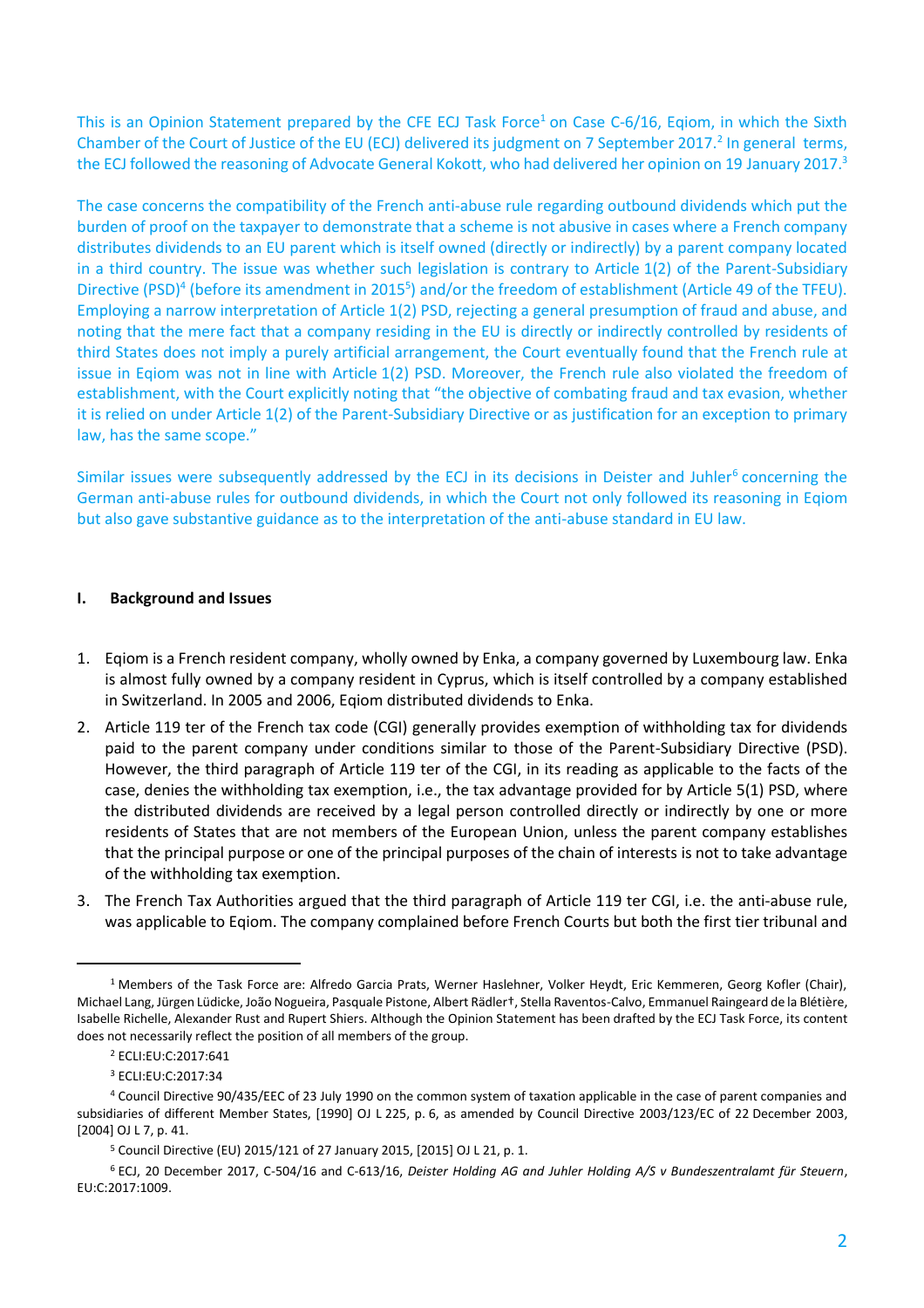the Court of appeal dismissed its plea. Finally, Eqiom appealed to the French *Conseil d'Etat* raising questions on the compatibility of the French anti-abuse rule with both the PSD and the fundamental freedoms. The French Supreme Court referred several questions to the ECJ for a preliminary ruling.

"(1) If the national legislation of a Member State uses in domestic law the option offered by Article 1(2) of Directive 90/435, is there scope for review of the measures or agreements adopted in order to give effect to that option under EU primary law?

(2) Must the provisions of Article 1(2) of that Directive, which confer upon Member States broad discretion to determine which provisions are "required for the prevention of fraud or abuse", be interpreted as precluding a Member State from adopting a mechanism aimed at excluding from the benefit of the exemption the dividends distributed to a legal person controlled directly or indirectly by one or more residents of States that are not members of the Union, unless that legal person provides proof that the principal purpose or one of the principal purposes of the chain of interests is not to benefit from the exemption?

(3) (a) If the compatibility with EU law of the "anti-abuse" mechanism mentioned above should have to be assessed having regard to the provisions of the Treaty too, must it be examined, having regard to the purpose of the legislation at issue, in the light of the provisions of Article 49 TFEU, even though the company receiving the dividend distribution is controlled directly or indirectly, as a result of a chain of interests which has among its principal purposes the benefit of the exemption, by one or more residents of third States that may not avail themselves of freedom of establishment?

(b) If the answer to the preceding question is not affirmative, must that compatibility be examined in the light of the provisions of Article 63 TFEU?

(4) Must the provisions cited above be interpreted as precluding national legislation from excluding from the exemption from withholding tax the dividends paid by a company in one Member State to a company established in another Member State, if those dividends are received by a legal person controlled directly or indirectly by one or more residents of States that are not members of the European Union, unless that legal person establishes that the principal purpose or one of the principal purposes of that chain of interests is not to benefit from the exemption?"

# **II. The Judgment of the Court of Justice**

- 4. Following, in general terms, the reasoning of Advocate General Kokott the Court examines whether, first, Article 1(2) PSD, according to which the Directive "shall not preclude the application of domestic or agreement-based provisions required for the prevention of fraud or abuse", and, secondly, Article 49 or Article 63 TFEU must be interpreted as precluding the French anti-abuse rule at issue. Before addressing these issues, the Court noted that "according to settled case-law, any national measure in an area which has been the subject of exhaustive harmonisation at the level of the European Union must be assessed in the light of the provisions of that harmonising measure, and not in the light of the provisions of primary law".<sup>7</sup> However, such "shielding effect" from scrutiny in light of the fundamental freedoms was quickly rejected by the Court, as Article 1(2) PSD only provides for a possibility for the Member States to apply domestic or agreement-based provisions required for the prevention of fraud and abuse, so that it cannot be considered as an exhaustive harmonization measure and therefore the domestic legislation should be tested both against the PSD and the fundamental freedoms.<sup>8</sup>
- 5. It was uncontested that the case at issue is covered by the PSD. For analyzing the compatibility of the French provision with Article 1(2) PSD, the Court first refers to some fundamentals of the Directive, especially to its purpose of eliminating any disadvantage to cooperation between companies of different Member States as compared with cooperation between companies of the same Member State, thus instituting a tax neutrality within the internal market by abolishing withholding taxation so as to avoid double taxation.<sup>9</sup> The Court also

 $\overline{a}$ 

<sup>7</sup> *Eqiom* (C-6/16), para. 15, referring to ECJ, 8 March 2017, C-14/16, *Euro Park Service v Ministre des finances et des comptes publics*, EU:C:2017:177, para. 19.

<sup>8</sup> *Eqiom* (C-6/16), paras 16-18.

<sup>9</sup> See *Eqiom* (C-6/16), paras 19-23.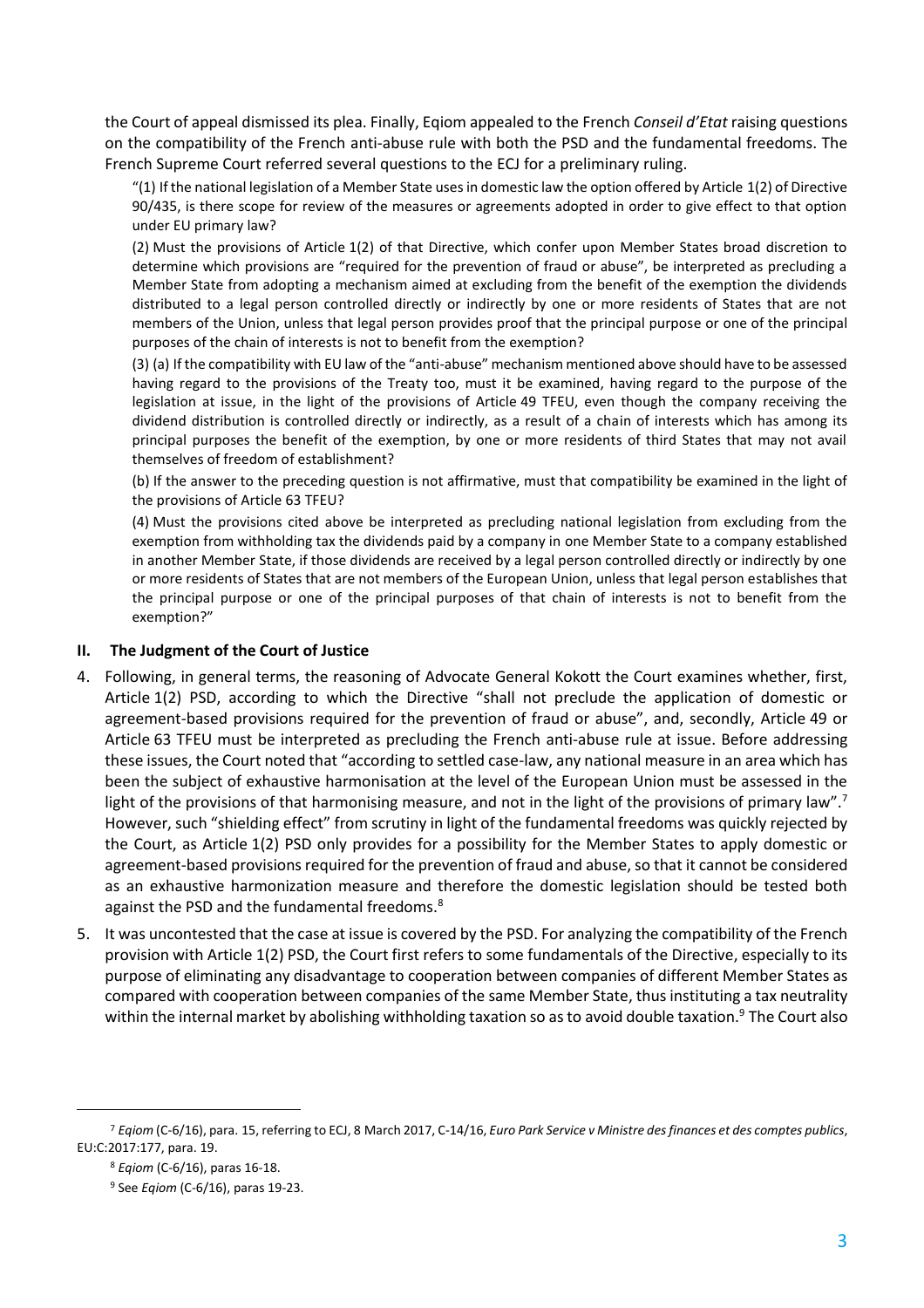recalls that a Member State cannot unilaterally introduce restricting measures and conditions that would reduce the availability of the advantage.<sup>10</sup>

- 6. Regarding Article 1(2) PSD, the Court states that it is to be regarded as an exception to the rules of the Directive – reflecting the general principle which precludes a situation from benefiting of EU law when it entails abusive or fraudulent ends – so that it must be interpreted strictly.<sup>11</sup> The power granted to the Member States to introduce "anti-abuse" provisions cannot "be given an interpretation going beyond the actual terms" of Article 1(2) PSD.<sup>12</sup> As this provision only permits the application of domestic or agreementbased provisions "required" for that purpose,  $13$  it is necessary to verify whether the French provision respects this requirement of necessity.
- 7. In doing so, the Court relies on the interpretation well known from its case law in the area of the fundamental freedoms,<sup>14</sup> and recalls that the specific objective of the domestic provision must be to prevent conduct involving the creation of wholly artificial arrangements which do not reflect economic reality, the purpose of which is unduly to obtain a tax advantage. As such, a general presumption of fraud and abuse cannot justify either a fiscal measure which compromises the objectives of a directive, or a fiscal measure which prejudices the enjoyment of a fundamental freedom guaranteed by the treaties.<sup>15</sup> As a consequence, a domestic provision providing predetermined general criteria should be set aside. An anti-abuse rule should provide for a case-by-case analysis. As the Court already stated recently, a "general tax measure automatically excluding certain categories of taxpayers from the tax advantage, without the tax authorities being obliged to provide even prima facie evidence of fraud and abuse, would go further than is necessary for preventing fraud and abuse."<sup>16</sup>
- 8. The provision under scrutiny applies automatically when the EU parent is held directly or indirectly by a parent located in a third country, i.e., the French rule "is not specifically designed to exclude from the benefit of a tax advantage purely artificial arrangements designed to unduly benefit from that advantage, but covers, in general, any situation where a company directly or indirectly controlled by residents of third States has its registered office, for any reason whatsoever, outside France".<sup>17</sup> However, such control by a third country resident does not, in itself, indicate the existence of a purely artificial arrangement which does not reflect economic reality and whose purpose is unduly to obtain a tax advantage.<sup>18</sup> The general presumption of fraud and abuse which leads to the reversal of the burden of proof without the tax authorities having to provide "even prima facie evidence" of the fraud and abuse undermines the objective of elimination of double taxation set by the PSD.<sup>19</sup> This conclusion is also not "undermined by the fact that the parent company at issue is directly or indirectly controlled by one or more residents of third States", because no provision of the PSD indicates that "the origin of the shareholders of companies resident in the European Union affects the right of those companies to rely on tax advantages provided for by that directive".<sup>20</sup>
- 9. With regard to Article 1(2) PSD, the Court therefore concluded:

<sup>10</sup> See *Eqiom* (C-6/16), para. 24, referring, *inter alia*, to ECJ, 4 June 2009, C-439/07 and C-499/07, *Belgische Staat v KBC Bank NV and Beleggen, Risicokapitaal, Beheer NV v Belgische Staat*, EU:C:2009:339, para. 38.

<sup>11</sup> *Eqiom* (C-6/16), para. 26.

<sup>12</sup> *Eqiom* (C-6/16), para. 27, referring to ECJ, 25 September 2003, C-58/01, *Océ Van der Grinten NV v Commissioners of Inland Revenue*, EU:C:2003:495, para.86

<sup>13</sup> *Eqiom* (C-6/16), para. 28.

<sup>14</sup> See ECJ, 12 September 2006, C-196/04, *Cadbury Schweppes plc and Cadbury Schweppes Overseas Ltd v Commissioners of Inland Revenue*, EU:C:2006:544, para. 55, and ECJ, 5 July 2012, C-318/10, *Société d'investissement pour l'agriculture tropicale SA (SIAT) v État belge*, EU:C:2012:415, para. 40.

<sup>15</sup> *Eqiom* (C-6/16), paras 31-32.

<sup>16</sup> *Eqiom* (C-6/16), para. 32, referring to *Euro Park Service* (C-14/16), paras 55 and 56.

<sup>17</sup> *Eqiom* (C-6/16), para. 33.

<sup>18</sup> *Eqiom* (C-6/16), paras 34-35

<sup>19</sup> *Eqiom* (C-6/16), para. 36.

<sup>20</sup> *Eqiom* (C-6/16), para. 37.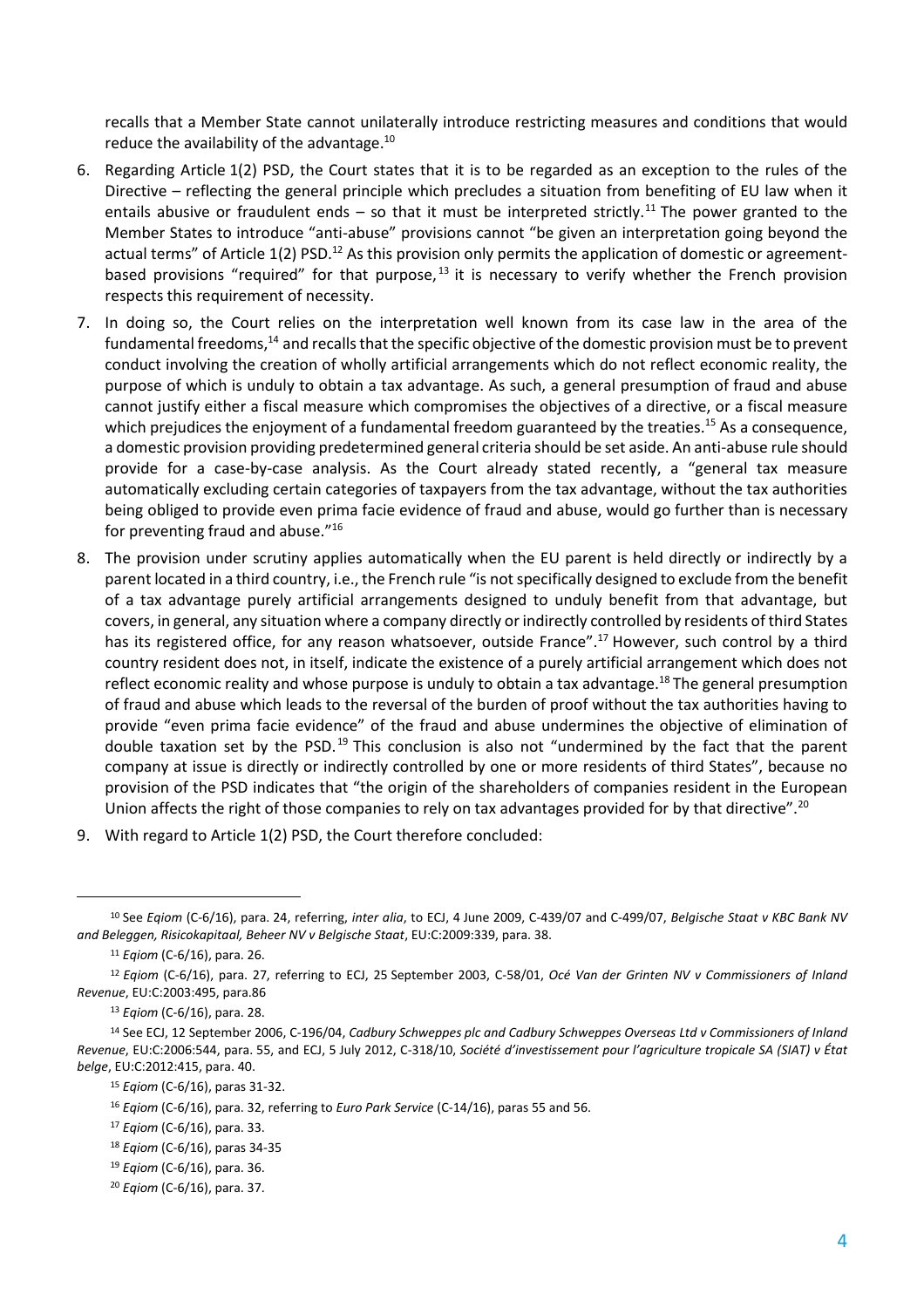"In the light of the above considerations, it must be held that Article 1(2) of the Parent-Subsidiary Directive must be interpreted as precluding national tax legislation, such as that at issue in the main proceedings, which subjects the grant of the tax advantage provided for by Article 5(1) of that directive — namely, the exemption from withholding tax of profits distributed by a resident subsidiary to a non-resident parent company, where that parent company is directly or indirectly controlled by one or more residents of third States — to the condition that that parent company establish that the principal purpose or one of the principal purposes of the chain of interests is not to take advantage of that exemption."<sup>21</sup>

- 10. In a second step, the Court scrutinized the issue in light of the fundamental freedoms and held that, specifically, the freedom of establishment (Article 49 TFEU) applies to the case at hand (and not the free movement of capital under Article 63 TFEU). While the French rules applied to shareholdings of at least 20% (at the time), no information on the purpose of the law was available to the Court, i.e., whether it is only to apply to situations where the shareholder exercises a definite influence over its subsidiary. However, being in an EU (and not a third-country) situation, one must determine the applicable freedom based on the specific facts of the case.<sup>22</sup> As the case involves a 100% shareholder relationship, it falls within the freedom of establishment.<sup>23</sup> The fact that the shareholder of the EU parent is located in a third country does not deprive the EU parent from relying on the freedom of establishment provision "as the origin of the shareholders is irrelevant since the status of being a European Union company is based, under Article 54 TFEU, on the location of the corporate seat and the legal order where the company is incorporated, not on the nationality of its shareholders".<sup>24</sup> As it is not called in question that the company is established in the EU, the freedom of establishment applies.
- 11. Applying the freedom of establishment, the relevant difference of treatment consists in the fact that the additional burden of proof only exists in cross-border situations:

"[I]t is solely where a resident subsidiary distributes profits to a non-resident parent company, which is directly or indirectly controlled by one or more residents of third States, that the exemption from withholding tax is subject to the condition that that parent company establish that the principal purpose or one of the principal purposes of the chain of interests is not to take advantage of that exemption. By contrast, where such a subsidiary distributes profits to a resident parent company, also directly or indirectly controlled by one or more residents of third States, that resident parent company may benefit from that exemption without being subject to such a condition."<sup>25</sup>

- 12. Those situations are comparable when, as in the case at hand, the Member State exercises its jurisdiction over the dividends – sourced in that Member State – received by a non-resident taxpayer.<sup>26</sup> With regard to a potential justification of that difference in treatment of comparable situations, the Court employed the same approach as for rejecting the application of the anti-abuse provision of Article  $1(2)$  PSD.<sup>27</sup> The French rules therefore also violated the freedom of establishment, with the Court explicitly noting that "the objective of combating fraud and tax evasion, whether it is relied on under Article 1(2) of the Parent-Subsidiary Directive or as justification for an exception to primary law, has the same scope. Therefore, the findings [with regard to Article 1(2) PSD] also apply with regard to that freedom".<sup>28</sup>
- 13. The Court concluded as follows:

"In the light of the foregoing considerations, the answer to the questions referred is that Article 1(2) of the Parent-Subsidiary Directive, first, and Article 49 TFEU, secondly, must be interpreted as precluding national tax legislation, such as that at issue in the main proceedings, which subjects the grant of the tax advantage provided for by Article 5(1) of that directive — namely, the exemption from withholding tax of profits distributed by a resident

<sup>21</sup> *Eqiom* (C-6/16), para. 38.

<sup>&</sup>lt;sup>22</sup> See for this determination also ECJ Task Force, 'Opinion Statement ECJ-TF 1/2017 on the decision of 24 November 2016 of the Court of Justice of the EU in Case C-464/14, *SECIL*, concerning the free movement of capital and third countries,' 57 *European Taxation* (2017), pp. 163-172.

<sup>23</sup> *Eqiom* (C-6/16), paras 39-51.

<sup>24</sup> *Eqiom* (C-6/16), paras 47-48.

<sup>25</sup> *Eqiom* (C-6/16), para. 55.

<sup>26</sup> *Eqiom* (C-6/16), paras 57-58.

<sup>27</sup> *Eqiom* (C-6/16), paras 57-65.

<sup>28</sup> *Eqiom* (C-6/16), para. 64.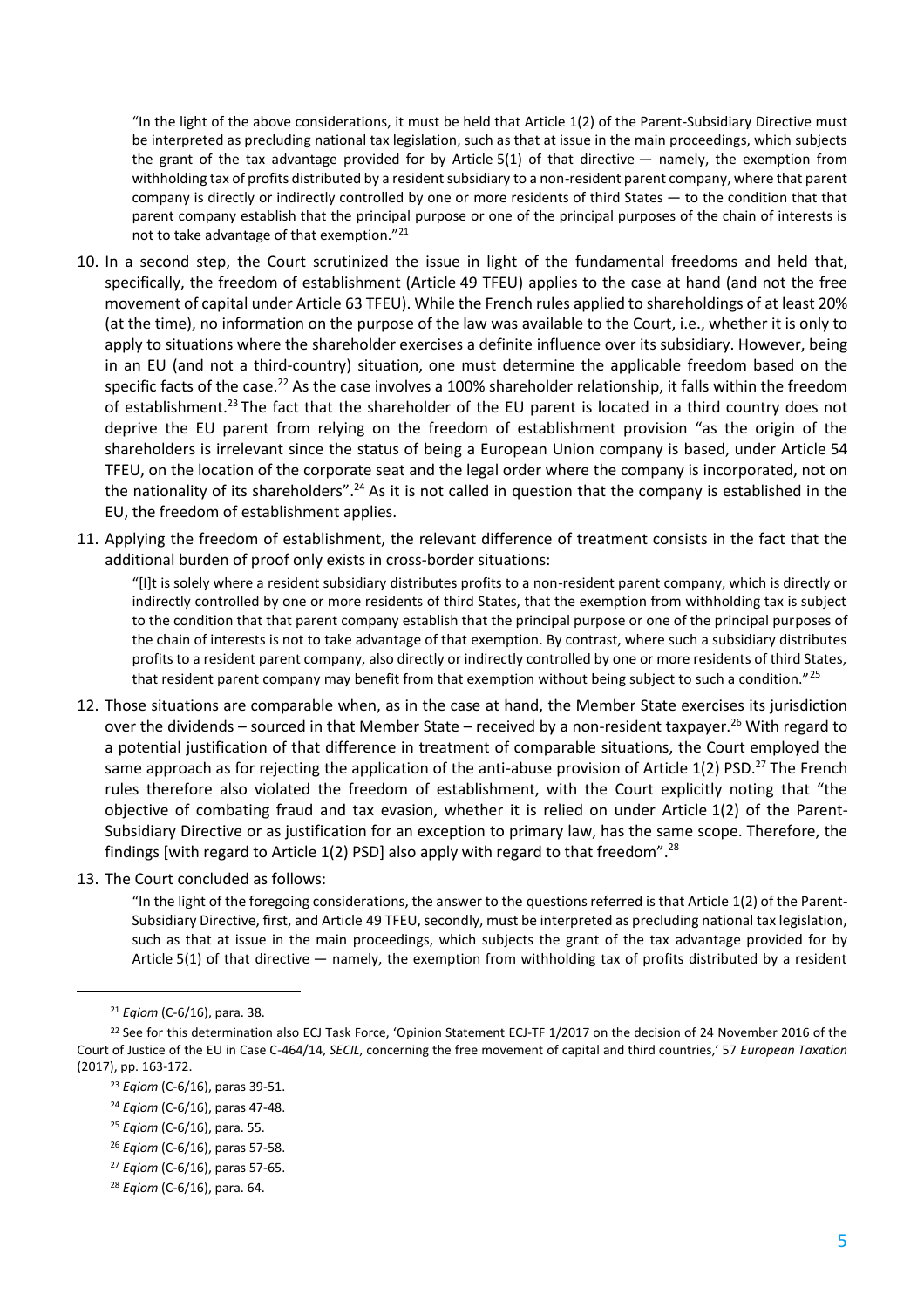subsidiary to a non-resident parent company, where that parent company is directly or indirectly controlled by one or more residents of third States — to the condition that that parent company establish that the principal purpose or one of the principal purposes of the chain of interests is not to take advantage of that exemption."<sup>29</sup>

### **III. Comments**

### **A. The "shielding effect" of secondary EU law from scrutiny under the fundamental freedoms**

- 14. Repeating in *Eqiom* what the Court had already stated in *Euro Park Service*, any national measure in an area which has been the subject of exhaustive harmonisation at the level of the European Union must be assessed in the light of the provisions of that harmonising measure, and not in the light of the provisions of primary law, specifically the fundamental freedoms.<sup>30</sup> In that respect, secondary EU law would "shield" domestic implementing legislation from scrutiny under the freedoms. That approach, however, leads to some uncertainties: First, one may wonder if the exhaustive harmonisation test applies with respect (1) to a sphere or area of law (e.g., tax law or corporate tax law), (2) a directive as a whole (e.g., the PSD or the ATAD)<sup>31</sup> or (3) if it would be sufficient that a single provision of a directive obliges the Member States to act in a specific way without opening any choices. The latter approach seems to have been taken by the Court in *Eqiom*<sup>32</sup> and also, e.g., subsequently in *Deister and Juhler*, <sup>33</sup> where the Court focused on whether a specific provision of the directive, i.e., Article 1(2) PSD, leads to such harmonisation and not whether the domain as a whole (being tax law or, at least, the treatment of specific operations such as EU cross-border dividend distributions). Similarly, in the *Euro Park Service* case, the Court also refers to a specific provision of the Merger Directive possibly leading to such harmonization for testing a national provision.<sup>34</sup>
- 15. The key element to be taken into account to determine whether the harmonization brought about by one or more provisions of a directive is exhaustive in nature appears to be whether a directive, or one of its provisions, prescribes a particular behaviour from the Member States without leaving any option to them.<sup>35</sup> The Court's case law in non-tax cases confirms this interpretation.<sup>36</sup> To do this, "the Court must interpret those provisions taking into account not only their wording but also the context in which they occur and the objectives of the rules of which they form part".<sup>37</sup> Where, therefore, a directive "does not set out minimum requirements […], but rather exhaustive rules", "Member States are therefore not entitled to adopt more stringent requirements."<sup>38</sup> Conversely, a harmonization is not exhaustive if a directive provides that "Member States may introduce or maintain, in the area covered by the directive, more stringent provisions to ensure a higher level of consumer protection" (provided, of course, that power is exercised with due regard for the Treaty). $39$

l

<sup>35</sup> *Valev Visnapuu* (C-198/14), para. 41.

<sup>29</sup> *Eqiom* (C-6/16), para. 66.

<sup>30</sup> *Euro Park Service* (C-14/16), para. 19; see also, e.g., ECJ, 12 November 2015, C-198/14, *Valev Visnapuu v Kihlakunnansyyttäjä (Helsinki) and Suomen valtio - Tullihallitus*, EU:C:2015:751, para. 40; ECJ, 19 October 2017, C-573/16, *Air Berlin plc v Commissioners for Her Majesty's Revenue & Customs*, EU:C:2017:772, para. 27.

<sup>31</sup> See, e.g., ECJ, 19 October 2017, C-573/16, *Air Berlin plc v Commissioners for Her Majesty's Revenue & Customs*, EU:C:2017:772, where the Court noted "that both Directive 69/335 and Directive 2008/7, which repealed and replaced it, provided for complete harmonisation of the cases in which the Member States may levy indirect taxes on the raising of capital" and that, "where a matter is harmonised at EU level, national measures relating thereto must be assessed in the light of the provisions of that harmonising measure and not of those of the FEU Treaty".

<sup>&</sup>lt;sup>32</sup> Eqiom (C-6/16), para. 15, finding it "necessary to determine first of all whether Article 1(2) of the Parent-Subsidiary Directive carries out such harmonisation".

<sup>33</sup> *Deister Holding and Juhler Holding* (C-504/16 and C-613/16), paras 45-46.

<sup>34</sup> *Euro Park Service* (C-14/16), paras 19 and 25.

<sup>36</sup> See, for instance, ECJ, 22 June 2017, C- 549/15, *E.On Biofor Sverige v Statens energimyndighet*, EU:C:2017:490.

<sup>37</sup> *Valev Visnapuu* (C-198/14), para. 42, referring to ECJ, 16 July 2015, C-95/14, *Unione Nazionale Industria Conciaria (UNIC) and Unione Nazionale dei Consumatori di Prodotti in Pelle, Materie Concianti, Accessori e Componenti (Uni.co.pel) v FS Retail and Others*, EU:C:2015:492, para. 35.

<sup>38</sup> *UNIC* (C-95/14), para. 37.

<sup>39</sup> ECJ, 16 December 2008, C-205/07, *Lodewijk Gysbrechts and Santurel Inter BVBA*, EU:C:2008:730, para. 34.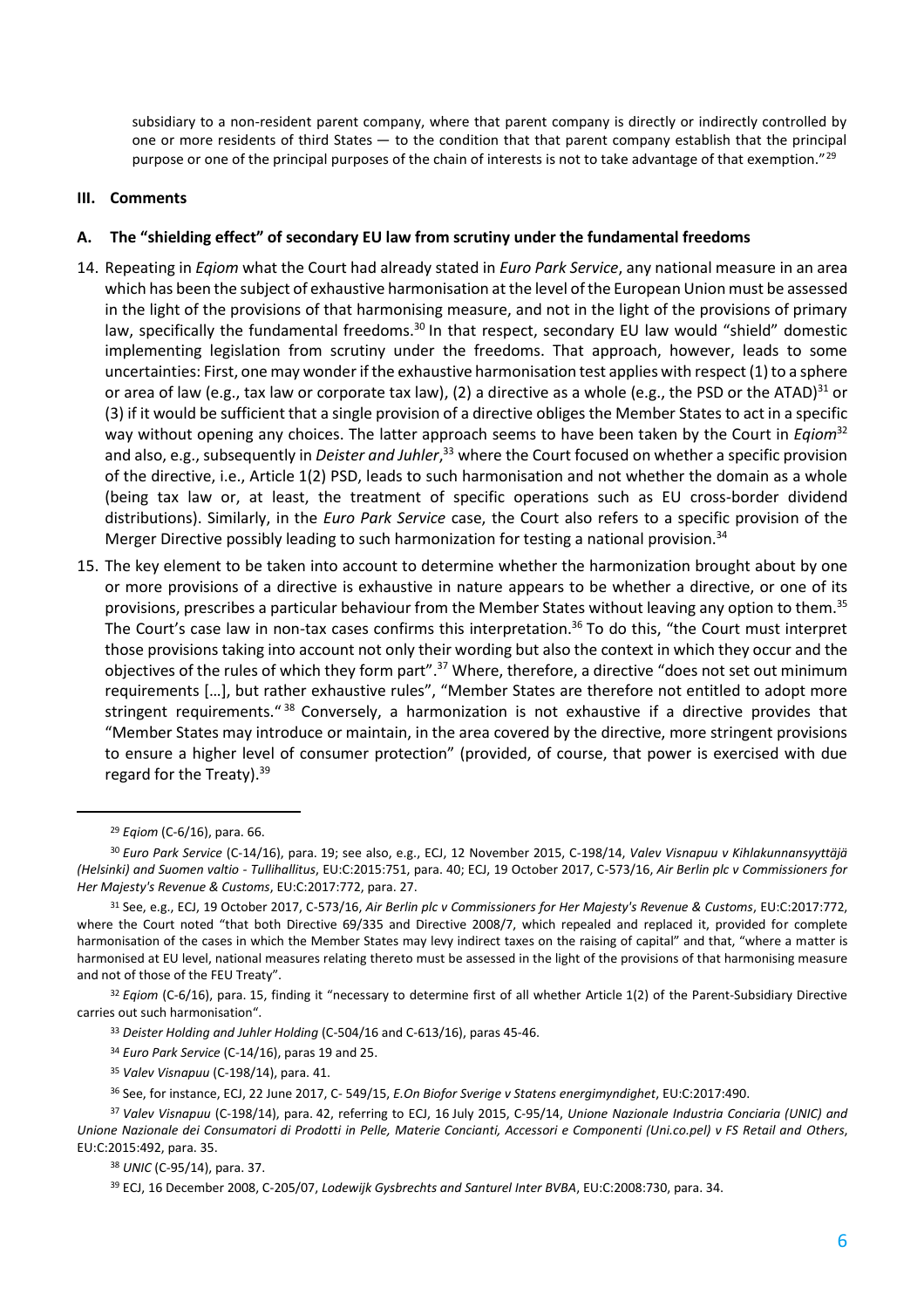- 16. Based on these considerations, the Court in *Eqiom* noted that Article 1 (2) PSD does not realize an exhaustive harmonization of anti-abuse rules. This is "clear from the wording of that provision",<sup>40</sup> says the Court, which "recognises solely the Member States' power to apply domestic or agreement-based provisions required for the prevention of fraud and abuse".<sup>41</sup> In other words, as the Directive was referring to, *inter alia*, domestic anti-abuse provision, it was obvious that the provisions did not exhaustively harmonize the respective area. This position was clearly confirmed in *Deister and Juhler*. 42
- 17. However, if a directive should have such "shielding effect", it is that directive and its validity that has to be measured against primary EU law. Indeed, in *HSBC Holding plc*<sup>43</sup> and *Air Berlin*, <sup>44</sup> the Court, after having considered that the legislation was implementing a directive that had harmonized exhaustively the area of indirect taxes on the raising of capital, analyzed the compatibility of domestic tax law with the Directive and refused to analyze it with the Treaty. However, it is then not the domestic rule that should be tested against fundamental freedoms but the provision of the Directive itself. Indeed, the restriction is not attributable to a Member State but to the EU institutions that have adopted the Directive: primary law also binds EU institutions when they adopt secondary legislations, which have to comply, notably, with the fundamental freedoms. For instance, the Court has held that "the prohibition on restrictions on freedom to provide services applies not only to national measures but also to measures adopted by the European Union institutions".<sup>45</sup> It is, however, a question of debate if the Court applies the same standard of primary EU law scrutiny to domestic measures on the one hand and Union legislation on the other hand. While some decisions apply rather strict scrutiny also for secondary EU law measures,<sup>46</sup> the Court's general approach is to accept more easily the proportionality of a restriction that is applicable in the whole EU and that the institutions, requiring the (unanimous) acceptance of all Member States, found politically necessary in light of the goals of the Union. <sup>47</sup> For instance, in the recent Grand Chamber decision in *Rzecznik Praw Obywatelskich* concerning the compatibility of the VAT directive with the Charter of Fundamental Rights, the Court stated that:<sup>48</sup>

"52 Where a difference in treatment between two comparable situations is found, the principle of equal treatment is not infringed in so far as that difference is duly justified […].

53 That is the case, according to settled case-law of the Court, where the difference in treatment relates to a legally permitted objective pursued by the measure having the effect of giving rise to such a difference and is proportionate to that objective […].

54 In that respect, it is understood that, when the EU legislature adopts a tax measure, it is called upon to make political, economic and social choices, and to rank divergent interests or to undertake complex assessments. Consequently, it should, in that context, be accorded a broad discretion, so that judicial review of compliance with the conditions set out in the previous paragraph of this judgment must be limited to review as to manifest error  $[...]$ ."<sup>49</sup>

l

<sup>43</sup> ECJ, 1 October 2009, C-569/07, *HSBC Holdings plc and Vidacos Nominees Ltd v The Commissioners of Her Majesty's Revenue & Customs*, EU:C:2009:594.

<sup>44</sup> *Air Berlin* (C-573/16), paras 26-27.

<sup>45</sup> See, e.g., ECJ, 26 October 2010 C-97/09, *Ingrid Schmelz v Finanzamt Waldviertel*, EU:C:2010:632, para. 50.

<sup>46</sup> See, e.g., ECJ, 5 May 1982, Case 15/81, *Gaston Schul Douane Expediteur BV v Inspecteur der Invoerrechten en Accijnzen, Roosendaal*, EU:C:1982:135, para. 42, stating in a VAT case that "the requirements of Article 95 of the Treaty are of a mandatory nature and do not allow derogation by any measure adopted by an institution of the Community". Likewise, "[a]s a matter of principle, the scope of a provision of primary law cannot be interpreted in the light of provisions of secondary law that the institutions may have adopted for its implementation. On the contrary, when it is necessary to interpret a provision of secondary law, it is the secondary law which must be interpreted, as far as possible, in a manner which renders it consistent with the provisions of primary law" (Court of First Instance, 2 October 2009, T-324/05, *Republic of Estonia v European Commission*, EU:T:2009:381, para. 208).

<sup>47</sup> See, e.g., ECJ, 10 December 2002, C-491/01, *The Queen v Secretary of State for Health, ex parte British American Tobacco (Investments) Ltd and Imperial Tobacco Ltd*., EU:C:2002:741, para. 123; ECJ, 17 October 2013, C-203/12, *Billerud Karlsborg AB and Billerud Skärblacka AB v Naturvårdsverket*, EU:C:2013:664, para. 35.

<sup>48</sup> *Rzecznik Praw Obywatelskich (RPO)* (C-390/15), paras. 52-54 (quotations omitted).

<sup>49</sup> ECJ, 7 March 2017, C-390/15, *Rzecznik Praw Obywatelskich (RPO),* EU:C:2017:174.

<sup>40</sup> *Eqiom* (C-6/16), para. 16.

<sup>41</sup> *Eqiom* (C-6/16), para. 17.

<sup>42</sup> *Deister Holding and Juhler Holding* (C-504/16 and C-613/16), paras 45-46.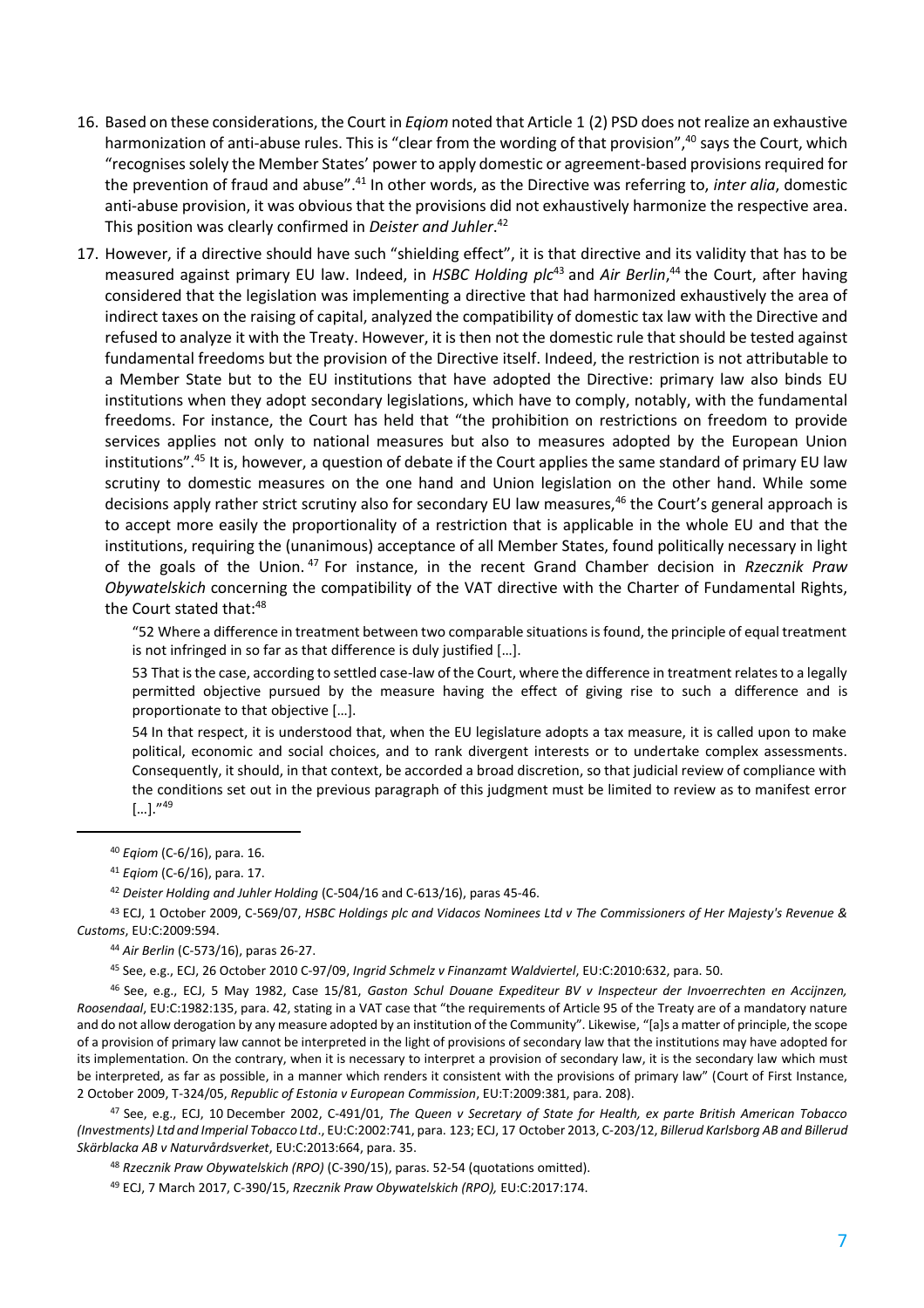# **B. Substantive aspects of** *Eqiom* **and further clarifications in** *Deister and Juhler*

- 18. It must be stressed that in *Eqiom* the French domestic rule has been held incompatible with both the PSD and the freedom of establishment for the sole reason that the burden of proof was automatically reversed where the distributed dividends had been received by a legal person controlled directly or indirectly by one or more residents of States that are not members of the European Union, as under French law the tax authorities did not have to provide "even prima facie evidence" of the fraud and abuse.<sup>50</sup> In other words, the Court objected to the mere reversal of the burden of proof based on a general criterion – a "general presumption of fraud and abuse" – set by domestic law that is considered to exceed what is necessary to attain the objective of combatting abuse and fraud. As the Court noted, the mere control by a third country resident does not, in itself, indicate the existence of a purely artificial arrangement which does not reflect economic reality and whose purpose is unduly to obtain a tax advantage. $51$
- 19. This is in line with previous case law. For example, *Euro Park Service* concerned domestic legislation that required an advance agreement for all cross-border mergers (but not for domestic ones), necessitating that the taxpayer show that the operation concerned was justified for commercial reasons and "that it does not have as its principal objective, or as one of its principal objectives, tax evasion or tax avoidance and that its terms make it possible for the capital gains deferred for tax purposes to be taxed in the future".<sup>52</sup> The Court found this requirement to violate both Article 49 TFEU and Article 11(1)(a) of the 1990 Merger Directive.<sup>53</sup> Similarly, in *SIAT*, Belgian legislation on the deductibility of expenses paid to certain lowly or untaxed foreign (but not domestic) service providers put the burden of proof on the domestic taxpayer by requiring proof that such payments relate to genuine and proper transactions and do not exceed the normal limits. Advocate General Cruz Villalón concluded that such reversal of the burden of proof was too general but that some criteria such as the existence of a relationship of interdependence between the service providers and the buyer could have led to accept the measure as proportionate.<sup>54</sup> The Court did not take position on this point since it considered that the rule, being insufficiently clear, precise and predictable, infringed the principle of legal certainty.<sup>55</sup>
- 20. Shortly after the decision in *Eqiom*, the Court in *Deister and Juhler*<sup>56</sup> had to deal with the German anti-abuse rule of § 50d(3) of the German Income Tax Act,<sup>57</sup> which was supposedly implementing Article 1(2) PSD. German legislation provided for an irrebuttable presumption of abuse (and consequently no relief from withholding taxation of cross-border outbound dividends) that was based on (foreign) ownership of the parent company and the failure to meet one of three objective tests, i.e., economic and substantial reasons for the involvement of that company, a 10% gross-income threshold relating to own economic activity and partaking in general economic commerce. More precisely, § 50d(3) of the German Income Tax Act contained the following conditions:

"A foreign company has no entitlement to complete or partial relief [from withholding taxation] to the extent that persons have holdings in it who would not be entitled to the refund or exemption if they earned the income directly, and

<sup>53</sup> Council Directive 90/434/EEC of 23 July 1990 on the common system of taxation applicable to mergers, divisions, transfers of assets and exchanges of shares concerning companies of different Member States, [1990] OJ L 225, p. 1.

 $\overline{a}$ 

<sup>50</sup> *Eqiom* (C-6/16), para. 36.

<sup>51</sup> *Eqiom* (C-6/16), paras 34-35.

<sup>52</sup> *Euro Park Service* (C-14/16), para. 70.

<sup>54</sup> Opinion of AG Cruz Villalón, 29 September 2011, C-318/10, *SIAT SA v État belge*, EU:C:2011:624.

<sup>55</sup> *SIAT* (C-318/10).

<sup>56</sup> *Deister Holding and Juhler Holding* (C-504/16 and C-613/16).

<sup>57</sup> *Deister Holding and Juhler Holding* (C-504/16 and C-613/16) concerned German legislation that was implemented by the Annual Tax Act ("Jahressteuergesetz") 2007. The question of compatibility of the more recent version of § 50d(3) of the German Income Tax Act (as amended by the Annual Tax Act 2012) with EU law is currently pending before the Court as C-440/17, *GS* (referred by the Tax Court of Cologne, 17 May 2017, 2 K 773/16).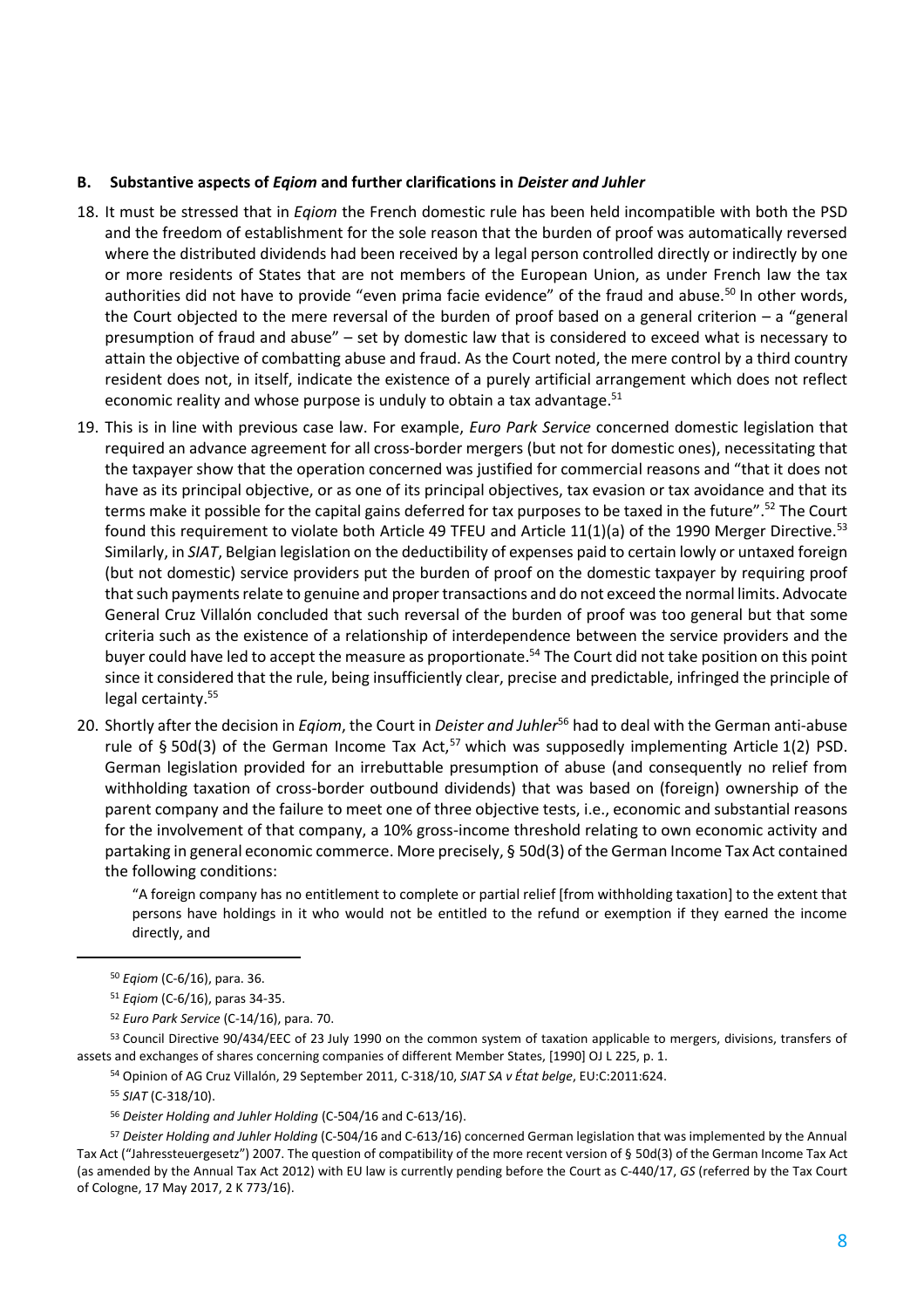(1) there are no economic or other substantial reasons for the involvement of the foreign company or

(2) the foreign company does not earn more than 10% of its entire gross income for the financial year in question from its own economic activity or

(3) the foreign company does not take part in general economic commerce with a business establishment suitably equipped for its business purpose."

Moreover, "organisational, economic or other substantial features of undertakings that are affiliated with the foreign company" were irrelevant in the assessment of the abusive nature of the scheme. Finally, a foreign company would not be considered as having an economic activity "if it earns its gross income from the management of assets or assigns its main business activities to third parties".

- 21. In *Deister and Juhler*, the Court found that such a rule violated Articles 1(2) and 5(1) PSD and also gave indications as to the substantive criteria of the abuse standard in EU law.<sup>58</sup> First, foreign ownership of the parent company does not indicate the existence of a wholly artificial arrangement, second, the objective tests amount to a general (and irrebuttable) presumption of fraud or abuse. Such irrebuttable presumptions are disproportionate. Third, the conditions of those tests (cumulatively and alternatively) do not by themselves imply the existence of fraud or abuse which also lead to the disproportionality of the rule.<sup>59</sup> The Court also clarified that the PSD does neither establish any requirements with regard to the nature of economic activities of qualified companies nor the amount of turnover resulting from those companies' own economic activity; moreover, "[t]he fact that the economic activity of a non-resident parent company consists in the management of its subsidiaries' assets or that the income of that company results only from such management cannot per se indicate the existence of a wholly artificial arrangement which does not reflect economic reality".<sup>60</sup> Finally, German legislation also failed the Directive's standard because it did not provide for an overall assessment, on a case-by-case basis, of the relevant situation be conducted, based on factors including the organisational, economic or other substantial features of the group of companies to which the parent company in question belongs and the structures and strategies of that group.<sup>61</sup> As a result, just as the French law did in *Eqiom*, the German rules also violated the freedom of establishment.<sup>62</sup>
- 22. It might finally be noted that the Court in *Eqiom* spent some considerations on whether the freedom of establishment (Article 49 TFEU) or the free movement of capital (Article 63 TFEU) should apply.<sup>63</sup> As the French provisions did not generally apply only to shareholdings which give a shareholder a definite influence, the Court could merely refer to the factual circumstance that Eqiom was a wholly-owned subsidiary so that it was "necessary to answer the questions referred in the light of freedom of establishment".<sup>64</sup> We shall not further comment on this "definite influence" requirement, as the ECJ Task Force has recently delivered its detailed comments on *SECIL*<sup>65</sup> and the delimitation of the fundamental freedoms specifically with regard to third-country situations.<sup>66</sup>

<sup>62</sup> *Deister Holding and Juhler Holding* (C-504/16 and C-613/16), para. 97.

<sup>58</sup> It is in reaction to the substantive criteria that, in a circular dated 4 April 2018, Federal Tax Gazette (BStBl) I 2018, p. 589, the German Federal Ministry of Finance decreed that § 50d(3) of the German Income Tax Act (as implemented by the Jahressteuergesetz 2007)) is no longer to be applied in cases covered by the PSD. Notwithstanding the pending ECJ case (C-440/17, *GS*) regards § 50d(3) German Income Tax Act (as amended by the Jahressteuergesetz 2012), this version of the provision will be applied in due consideration of such substantive criteria.

<sup>59</sup> *Deister Holding and Juhler Holding* (C-504/16 and C-613/16), paras 64-71.

<sup>60</sup> *Deister Holding and Juhler Holding* (C-504/16 and C-613/16), paras 72-73.

<sup>61</sup> *Deister Holding and Juhler Holding* (C-504/16 and C-613/16), para. 74.

<sup>63</sup> *Eqiom* (C-6/16), paras 39-51. For a parallel discussion see *Deister Holding and Juhler Holding* (C-504/16 and C-613/16), paras 76- 85.

<sup>64</sup> *Eqiom* (C-6/16), para. 51.

<sup>65</sup> ECJ, 24 November 2016, C-464/14, *SECIL – Companhia Geral de Cal e Cimento SA v Fazenda Pública*, EU:C:2016:896.

<sup>66</sup> See ECJ Task Force, 'Opinion Statement ECJ-TF 1/2017 on the decision of 24 November 2016 of the Court of Justice of the EU in Case C-464/14, *SECIL*, concerning the free movement of capital and third countries,' 57 *European Taxation* (2017), pp. 163-172.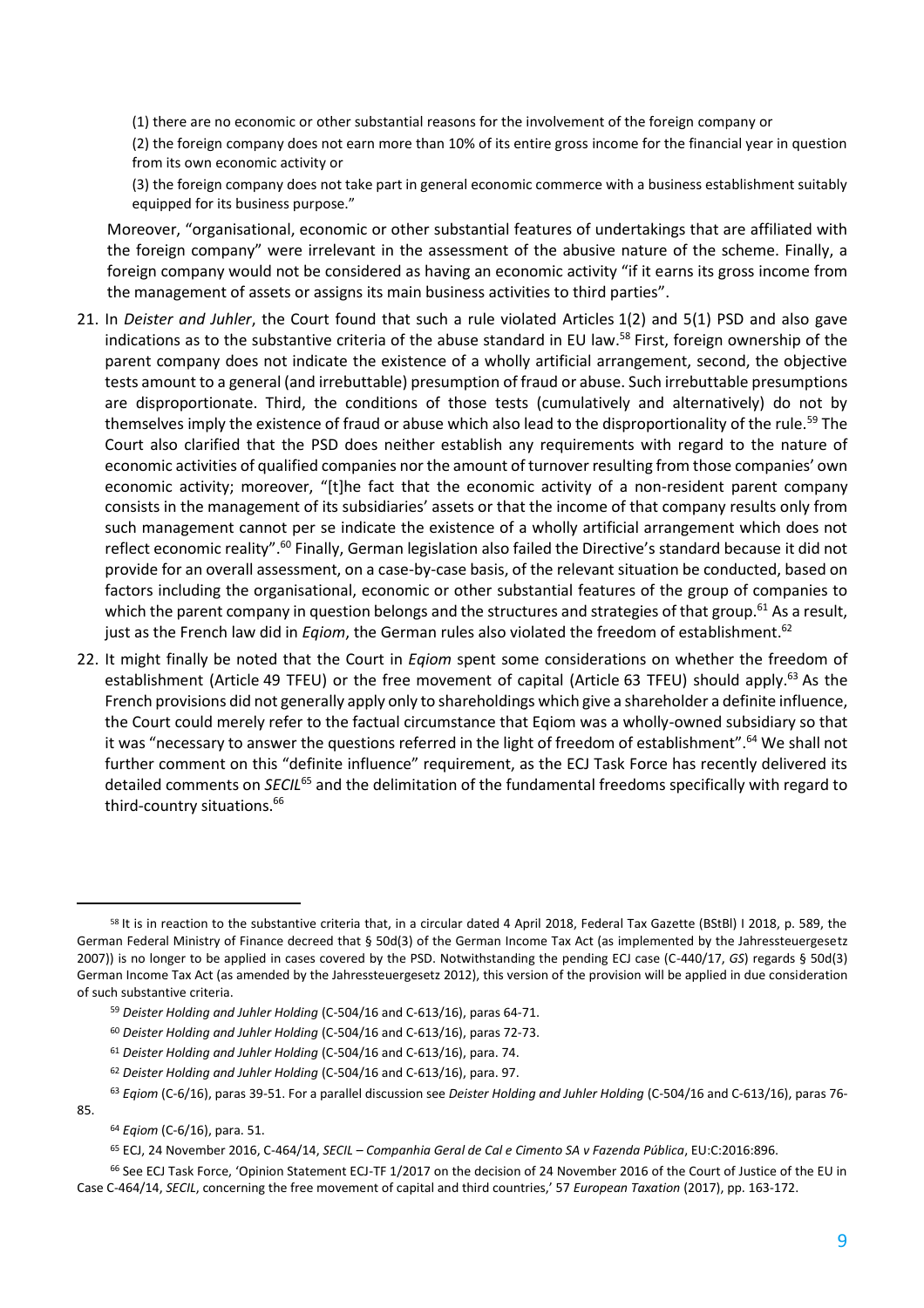#### **C. Outlook: New Article 1 of the Parent-Subsidiary Directive**

- 23. *Eqiom* and *Deister and Juhler* both concerned the anti-abuse reservation in the original text of the PSD: According to its original Article 1(2), "[t]his Directive shall not preclude the application of domestic or agreement-based provisions required for the prevention of fraud or abuse".<sup>67</sup> Addressing both the Member State of the subsidiary and of the parent company, that clause makes reference to domestic and tax treaty rules that are "required" for the "prevention of fraud or abuse". It was also clear from that provision's wording that whilst Member States may have taken such measures, they were not compelled to do so.
- 24. The PSD, however, was the first (and so far only<sup>68</sup>) company tax directive that has undergone an overhaul of its anti-abuse provision. Following the EU's Action Plan to strengthen the fight against tax fraud and tax evasion and its call for a review of anti-abuse provisions in EU legislation,<sup>69</sup> the Commission has proposed to amend the PSD to introduce a mandatory minimum standard to counter abusive transactions, and the Council has adopted such provision in 2014:<sup>70</sup> Currently, therefore, Article 1 contains a *mandatory* minimum anti-abuse standard in paragraphs 2 and 3,<sup>71</sup> while the previous *optional* anti-abuse reservation was slightly reworded and moved to paragraph 4:<sup>72</sup>

"2. Member States shall not grant the benefits of this Directive to an arrangement or a series of arrangements which, having been put into place for the main purpose or one of the main purposes of obtaining a tax advantage that defeats the object or purpose of this Directive, are not genuine having regard to all relevant facts and circumstances.

An arrangement may comprise more than one step or part.

l

3. For the purposes of paragraph 2, an arrangement or a series of arrangements shall be regarded as not genuine to the extent that they are not put into place for valid commercial reasons which reflect economic reality.

4. This Directive shall not preclude the application of domestic or agreement-based provisions required for the prevention of tax evasion, tax fraud or abuse."

25. Article 1(2) and (3) aim at guaranteeing that the application of anti-abuse rules is proportionate and serves the specific purpose of tackling an arrangement or a series of arrangements which are not genuine, i.e.,

 $72$  It is, however, disputed which domestic anti-abuse provisions would be permissible under Article 1(4) PSD and whether those could be further-reaching than Article 1(2) PSD (so that the latter provision would indeed only be a minimum standard) or whether they could only be limited to other, e.g., more specific situations (e.g., targeted anti-abuse rules for certain transactions).

<sup>67</sup> The notion of "fraud" (and similarly "tax evasion") likely only has declarative meaning, as in any event the benefits of a Directive will not be available in cases of illegal activities.

<sup>&</sup>lt;sup>68</sup> The new anti-abuse provision in the PSD will, however, be taken into consideration by the Council "in its future work on a possible anti-abuse provision to be included in [the IRD]." See Annex II in the political agreement in Dok. 16435/14 FISC 221 ECOFIN 1157 (5 December 2014).

 $69$  See Action 15 in the Communication from the Commission "An Action Plan to strengthen the fight against tax fraud and tax evasion*"*, COM(2012)722 final (6 December 2012).

<sup>70</sup> See Council Directive (EU) 2015/121 of 27 January 2015, [2015] OJ L 21, p. 1.

<sup>&</sup>lt;sup>71</sup> The Member States had to implement the new requirement into domestic laws by 31 December 2015, and some Member States have done so through specific rules. Conversely, however, if Member States have not implemented that requirement into domestic law, the traditional perspective is that the obligation imposed by the Directive does not have direct effect but rather requires implementation into domestic law (Art. 288(3) TFEU). This is because "direct effect" does not operate against individuals or companies, i.e., a Member State may not invoke against an individual or a company a provision of a Directive, the necessary implementation of which in national law has not yet taken place (see generally, e.g., ECJ, 26 February 1986, Case 152/84, *M. H. Marshall v Southampton and South-West Hampshire Area Health Authority (Teaching)*, EU:C:1986:84), a perspective that the Court has also embraced with regard to the antiabuse reservation in Article 15 MD (see ECJ, 5 July 2007, C-321/05, *Hans Markus Kofoed v Skatteministeriet*, EU:C:2007:408, para. 42). There is yet also no clear guidance from the Court that this necessity of implementation of anti-abuse rules in the company tax Directives is obsolete based on a general principle of EU law that abusive practices are prohibited (see, however, for the area of VAT ECJ, 22 November 2017, C-251/16, *Edward Cussens and Others v T. G. Brosman*, EU:C:2017:881, paras. 25-44), but AG Kokott has recently rejected the idea that non-implemented anti-avoidance provisions of the company tax directives could be applied directly by Member States (see the Opinions of AG Kokott of 1 March 2018 in Cases C-115/16, *N Luxembourg 1*, EU:C:2018:143, paras 98-113, C-116/16, *T Danmark*, EU:C:2018:144, paras 94-109, C-117/16, *Y Denmark*, EU:C:2018:145, paras 94-109, C-118/16, *X Denmark*, EU:C:2018:146, paras 108-123, C-119/16, *C Danmark I*, EU:C:2018:147, paras 96-111, and C-299/16, *Z Denmark*, EU:C:2018:148, paras 98-113). In any event, the obligation to interpret national law in accordance with EU law (e.g., an existing domestic GAAR) also exists where the result prescribed is not favorable to the individual or company, so that an interpretative inverse vertical direct effect may be created (see, e.g., *Kofoed* (C-321/05), para. 45).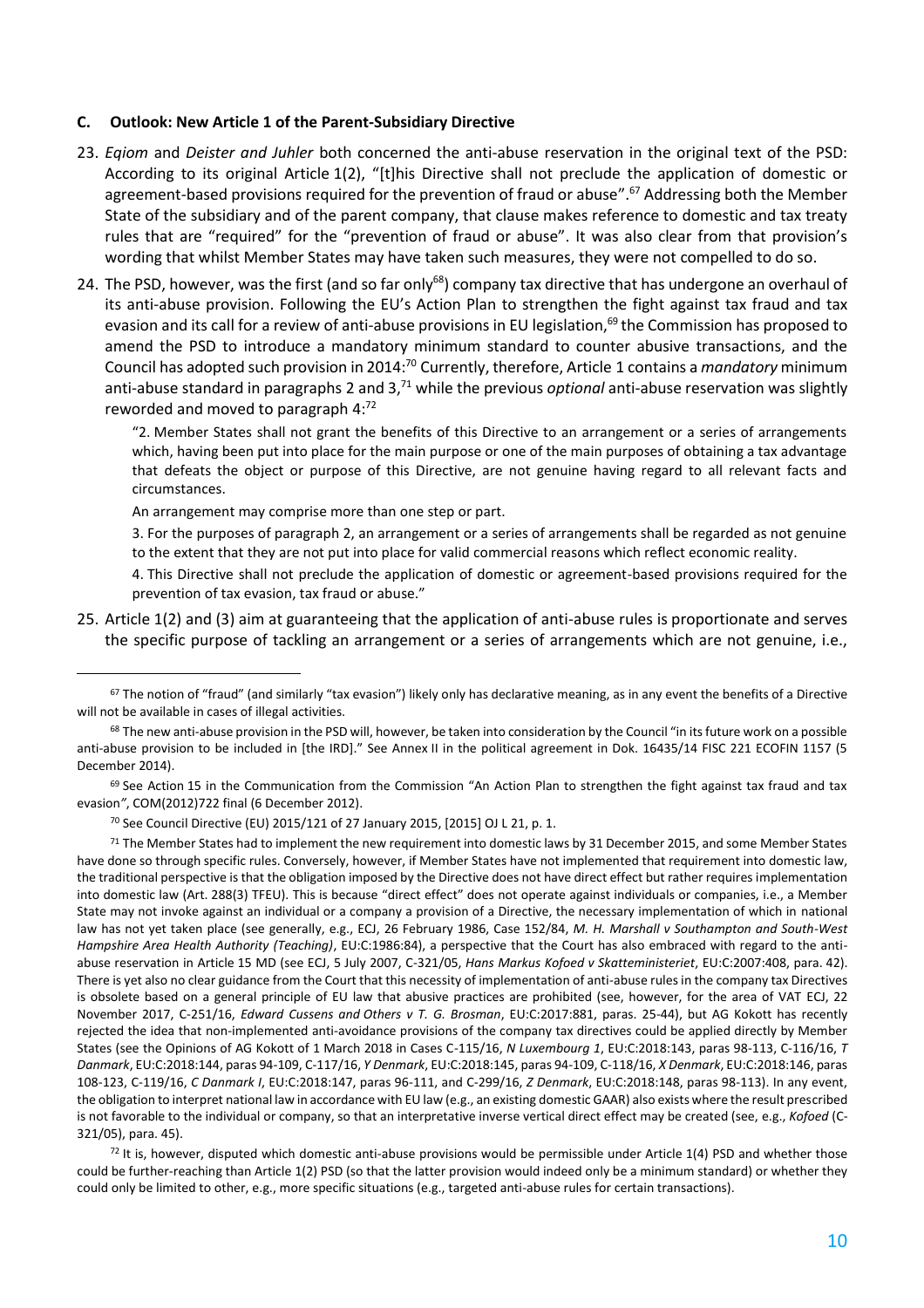which do not reflect economic reality.<sup>73</sup> From a policy perspective, the provision's aim was to "make it obligatory for Member States to adopt the common anti-abuse rule" (in light of the diverging approaches and the fact that some Member States do not have any domestic or agreement-based provisions for the prevention of abuse), to achieve a common standard for anti-abuse provisions against abuse of the PSD that "will ensure clarity and certainty for all taxpayers and tax administrations" and to guarantee "an equal application of the EU directive without possibilities for "directive-shopping" (i.e. to avoid that companies invest through intermediaries in Member States where the anti-abuse provision is less stringent or where there is no rule)".<sup>74</sup> Nevertheless, a number of uncertainties arise with regard to each of its tests, i.e., that

- the main purpose or one of the main purposes of the arrangement is to obtain a tax advantage ("main purpose test"),
- the tax advantage defeats the object or purpose of the Directive ("object or purpose of the Directive test"), and
- the arrangement is not genuine having regard to all relevant facts and circumstances ("genuineness test"), i.e., that there are no valid commercial reasons which reflect economic reality for the arrangement ("commercial reasons test").
- 26. The general framework and each single component of article 1(2) and (3) is intensely discussed in literature and opinions vary widely,<sup>75</sup> also with regard to the remaining leeway for Member States to enact anti-abuse provisions and potential conflicts of the Directive's Article 1(2) and (3) and domestic implementing rules with the fundamental freedoms, e.g., where the application results in a discriminatory withholding taxation of cross-border dividends. The wording of Article 1(2) and (3) takes clear inspiration from the Court's case law (but arguably also deviates from it) and the Commission's recommendation on aggressive tax planning,  $7^6$ but leaves ample room for interpretation. Since it is nearly identical to Article 6 ATAD<sup>77</sup> and has certain similarities to the recently introduced "principal purpose test" (PPT) of Article 29 OECD MC, interpretative guidelines might be derived from the interpretation and application of those provisions. While, however, Article 29 OECD MC seems to focus on the perspective of the State ("benefit"), Article 1(2) PSD arguably targets only situations where the taxpayer obtains an overall "tax advantage", taking into account the tax position in all relevant Member States (e.g., if the "benefit" of a lower withholding tax in one Member State would be offset by a lower tax credit in the other Member State). Conversely a "tax advantage" is not obtained if the "genuine" arrangement, e.g., direct ownership, would have triggered the same (low) tax burden in the source State.<sup>78</sup>
- 27. Certainly, the main (but not only<sup>79</sup>) focus of that provision as is evidenced by Eqiom and Deister and Juhler – is the perspective of the subsidiary's State of residence and its claim to tax outbound dividends,<sup>80</sup> i.e., the phenomenon of "Directive shopping". Such "Directive shopping" includes the interposition of a qualified EU

<sup>73</sup> Recital 6 of the Preamble of Council Directive (EU) 2015/121 of 27 January 2015, [2015] OJ L 21, p. 1.

<sup>74</sup> See the explanation in the Commission's Proposal for a Council Directive amending Directive 2011/96/EU on the common system of taxation applicable in the case of parent companies and subsidiaries of different Member States, COM(2013) 814 final (25 November 2013).

<sup>75</sup> For a comprehensive discussion on GAARs in EU law see A. Garcia Prats et al, 'EU Report', in: IFA (ed.), *Seeking anti-avoidance measures of general nature and scope – GAAR and other rules*, CDFI Vol. 103a (2018) [in print] (that report was prepared within the framework of the ECJ Task Force).

<sup>&</sup>lt;sup>76</sup> Commission Recommendation of 6.12.2012 on aggressive tax planning, C(2012)8806 final.

<sup>77</sup> Council Directive (EU) 2016/1164 of 12 July 2016 laying down rules against tax avoidance practices that directly affect the functioning of the internal market, [2016] OJ L 193, p. 1.

<sup>78</sup> See Opinion AG Kokott, 19 January 2017, C-6/16, *Eqiom*, EU:C:2017:34, para. 26 with footnote 14, where a holding of a French subsidiary not through an interposed EU company but rather directly by the Swiss parent would likewise not have triggered a withholding tax because of Art. 15 of the EU-Swiss-Agreement, [2004] OJ L 385, p. 30 (now Art. 9 of the EU-Swiss-Agreement, [2015] OJ L 333, p. 12]).

 $79$  The Commission, however, might have taken a narrower perspective when it confirmed "that the proposed amendments to Article 1, paragraph 2 of the Parent Subsidiary directive are not intended to affect national participation exemption systems in so far as these are compatible with the Treaty provisions". See Annex III in the political agreement in Dok. 16435/14 FISC 221 ECOFIN 1157 (5 December 2014).

<sup>80</sup> See also Example 1 in the Commission's MEMO/15/4609 (23 November 2013).